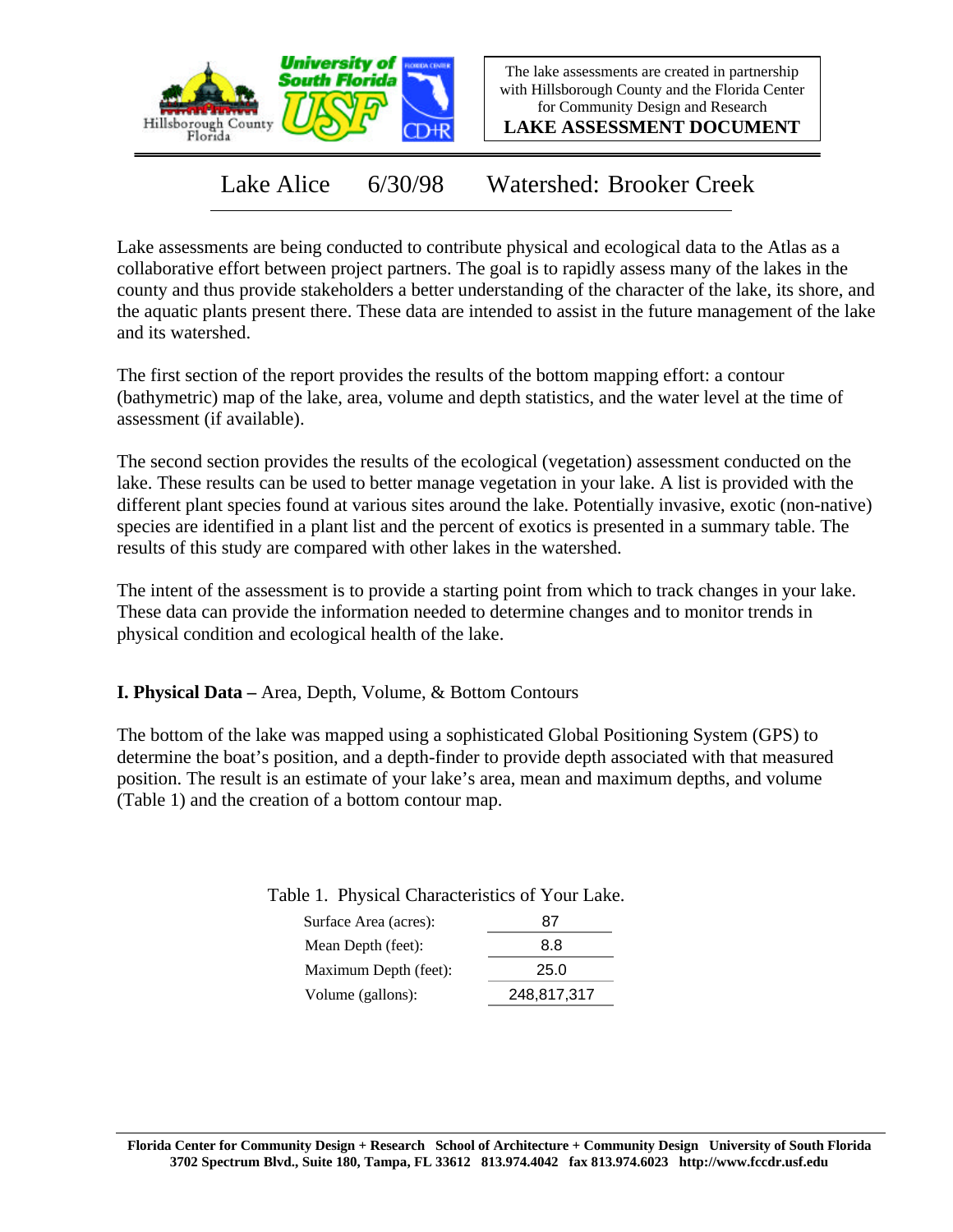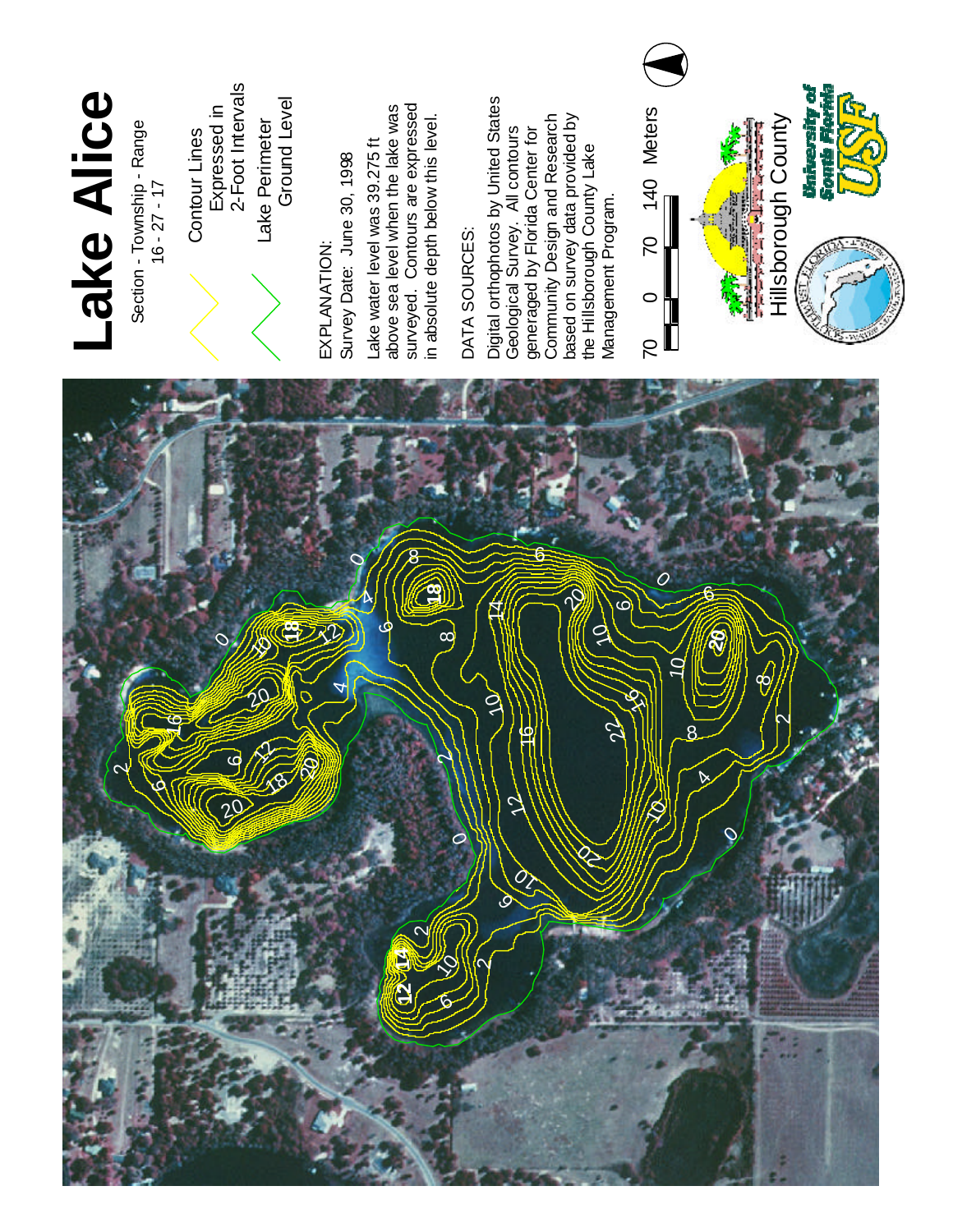

**LAKE ASSESSMENT DOCUMENT**

Lake Alice 6/30/98 Watershed: Brooker Creek

## **II. Ecological Data**

Aquatic Plant Survey

Approximately equispaced sites are haphazardly mapped around the lake and the aquatic plants at each site are surveyed. The total number of species from all sites is used to approximate the total diversity of aquatic plants and the percent of invasive-exotic plants on the lake and in the watershed (Table 2). Many of these plants are considered ecologically harmful, as they tend to out-compete native species. Such "nuisance" plants can also make boating and other recreational activities difficult or impossible. The common and scientific names of plant species found on your lake are listed in Table 3.

> Table 2. Comparison of species diversity between your lake and other assessed lakes located within your watershed.

|                        |    | Lake Alice Brooker Creek<br>(Average) |  |
|------------------------|----|---------------------------------------|--|
| Number of Taxa:        | 24 | 30                                    |  |
| Percent Exotic Plants: | 8% | 14%                                   |  |

Table 3. Botanical and common names of the most commonly found plants on your lake. Percent frequency (of occurence), habit (location where found), status (native or exotic), and EPPC status are provided.

| Common Name                               | <b>Plant Species</b>    | Frequency | Habit     | <b>Status</b> | <b>EPPC</b> |
|-------------------------------------------|-------------------------|-----------|-----------|---------------|-------------|
| Cypress                                   | Taxodium spp.           | 90%       | Emergent  | Native        | <b>NL</b>   |
| Stream Bog Moss                           | Mayaka fluviatilis      | 80%       | Submersed | Native        | NL.         |
| <b>Torpedo Grass</b>                      | Panicum repens          | 80%       | Emergent  | Exotic        |             |
| Swamp Fern                                | Blechnum serrulatum     | 60%       | Emergent  | Native        | NL          |
| American White Water Lily, Fragrant Water | Nymphaea odorata        | 60%       | Floating  | <b>Native</b> | NL.         |
| Bladderwort                               | Utricularia spp.        | 60%       | Submersed | Native        | NL          |
| Manyflower Marshpennywort, Water Penny    | Hydrocotyl umbellata    | 50%       | Emergent  | Native        | NL.         |
| Water Primroses, Primrosewillow           | Ludwigia spp.           | 50%       | Emergent  | Unknown       | NL.         |
| Punk Tree, Melaleuca                      | Melaleuca quinquenervia | 50%       | Emergent  | Exotic        |             |
| <b>Fragrant Flatsedge</b>                 | Cyperus odoratus        | 40%       | Emergent  | Native        | NL.         |
| Rush Fuirena                              | Fuirena spp.            | 40%       | Emergent  | Native        | NL.         |
| Loblolly Bay                              | Gordonia lasianthus     | 40%       | Emergent  | Native        | NL          |
| Maidencane                                | Panicum hemitomon       | 40%       | Emergent  | Native        | NL.         |
| Wax Myrtle                                | Myrica cerifera         | 30%       | Emergent  | Native        | NL.         |
| Redbay                                    | Persea borbonia         | 30%       | Emergent  | Native        | NL.         |
| Baldwin's Spikerush, Roadgrass            | Eleocharis baldwinii    | 20%       | Submersed | Native        | NL          |

Florida Center for Community Design + Research School of Architecture + Community Design University of South Florida 3702 Spectrum Blvd., Suite 180, Tampa, FL 33612 813.974.4042 fax 813.974.6023 http://www.fccdr.usf.edu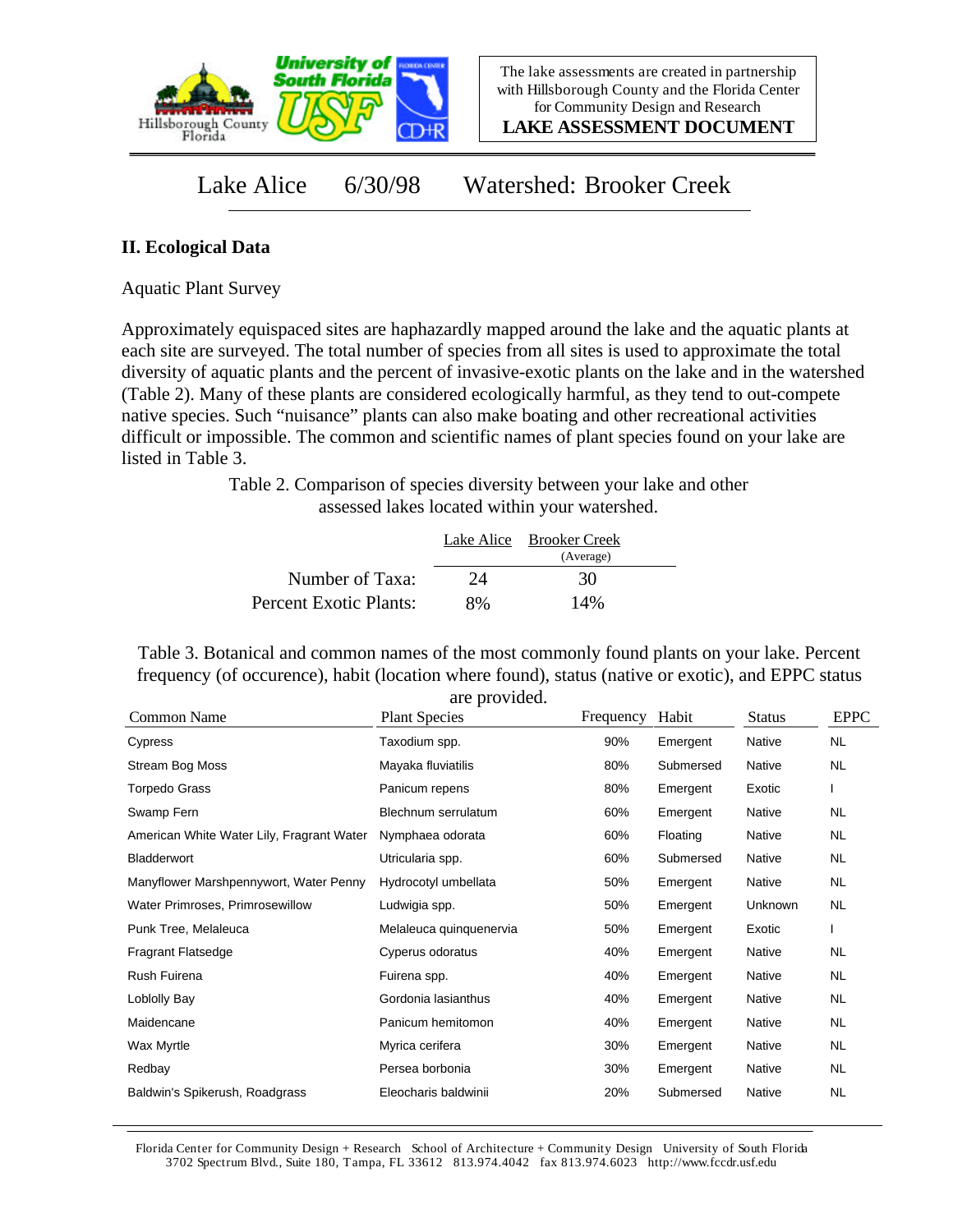## Lake Alice 6/30/98 Watershed: Brooker Creek

| Dahoon Holly                          | llex cassine              | 20% | Emergent  | Native | NL.       |
|---------------------------------------|---------------------------|-----|-----------|--------|-----------|
| Southern Red Maple                    | Acer rubrum var. trilobum | 10% | Emergent  | Native | NL.       |
| Common Bacopa, Herb-Of-Grace          | Bacopa monnieri           | 10% | Submersed | Native | <b>NL</b> |
| Jamaica Swamp Saw Grass               | Cladium jamaicense        | 10% | Emergent  | Native | NL.       |
| Sandweed, Peelbark St. John's-wort    | Hypericum fasciculatum    | 10% | Emergent  | Native | NL.       |
| Creeping Primrosewillow, Red Ludwigia | Ludwigia repens           | 10% | Emergent  | Native | NL.       |
| Pickerel Weed                         | Pontederia cordata        | 10% | Emergent  | Native | NL.       |
| Laurel Oak; Diamond Oak               | Quercus laurifolia        | 10% | Emergent  | Native | <b>NL</b> |

Florida Center for Community Design + Research School of Architecture + Community Design University of South Florida 3702 Spectrum Blvd., Suite 180, Tampa, FL 33612 813.974.4042 fax 813.974.6023 http://www.fccdr.usf.edu